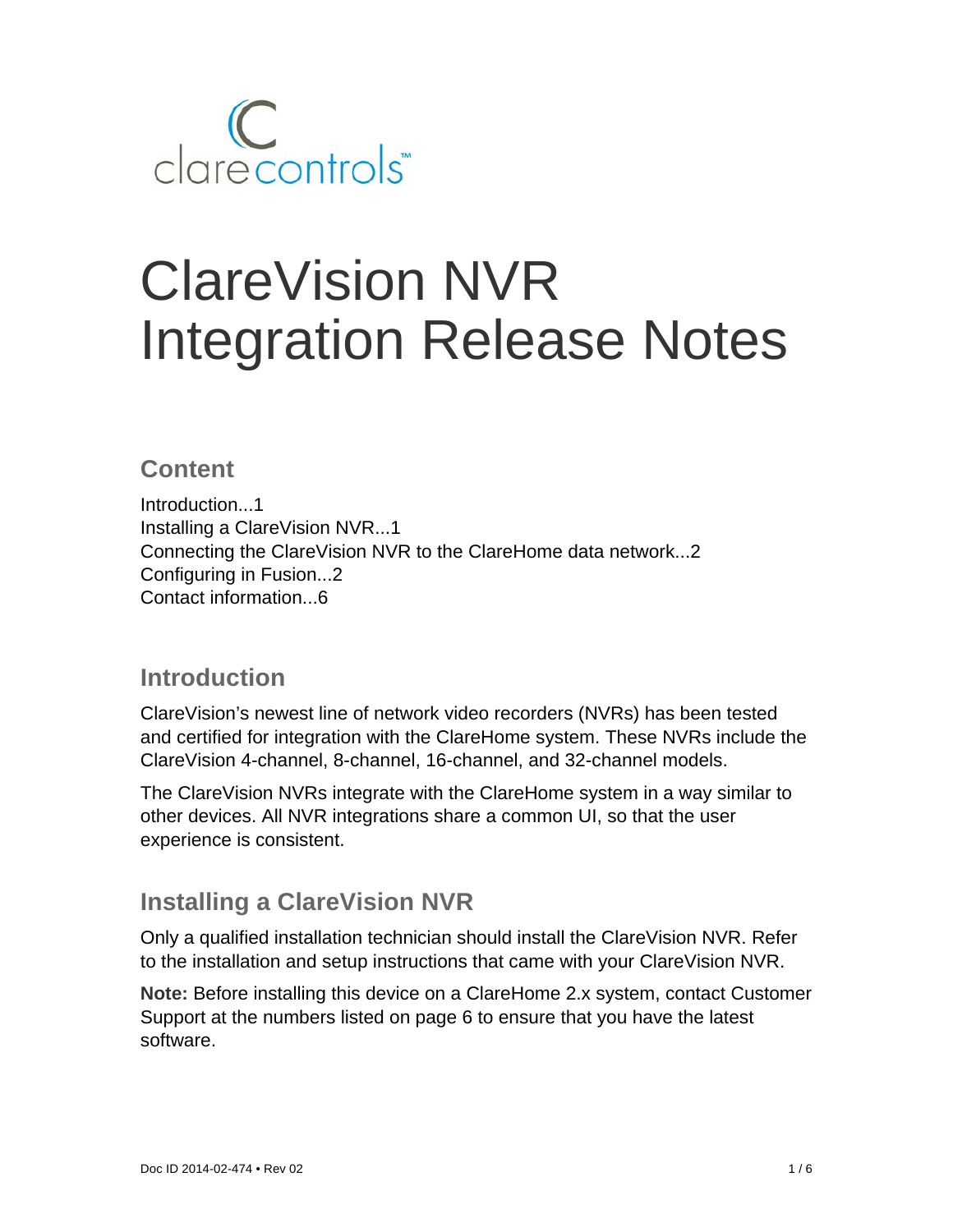## **Connecting the ClareVision NVR to the ClareHome data network**

After installing the ClareVision NVR, connect it to the ClareHome data network.

#### **To connect a ClareVision NVR to the ClareHome data network:**

- 1. Attach one end of a Cat 5e or Cat 6 networking cable to the NVR and the other end to your ClareHome network switch. See Figure 1.
- 2. Attach a computer to your ClareHome network, and then configure the NVR settings.



#### **Figure 1: Connecting to the ClareHome data network**

# **Configuring in Fusion**

Once you have installed your ClareVision NVR, you must add and configure it in Fusion.

During the configuration process, you will be asked to configure an IP address and an NVR channel (on the Configure tab). The IP address is the address of your NVR. The NVR channel is the channel on the NVR to which you will attach your CCTV camera.

Since you will most likely be adding multiple cameras to your project, you will need to configure multiple NVR channels. Follow the steps below and repeat them for each NVR channel you need to configure. Note, each time you will enter the same IP address for the NVR, but you will increment the channel number.

For example, assume we are adding a 4-channel NVR to our project to which we will attach four CCTV cameras. We repeat the steps below four times (one for each camera.) Each time we enter a new name for the NVR (NVR Ch1, NVR Ch2, NVR Ch3, and NVR Ch4) and increment the channel number (1, 2, 3, 4).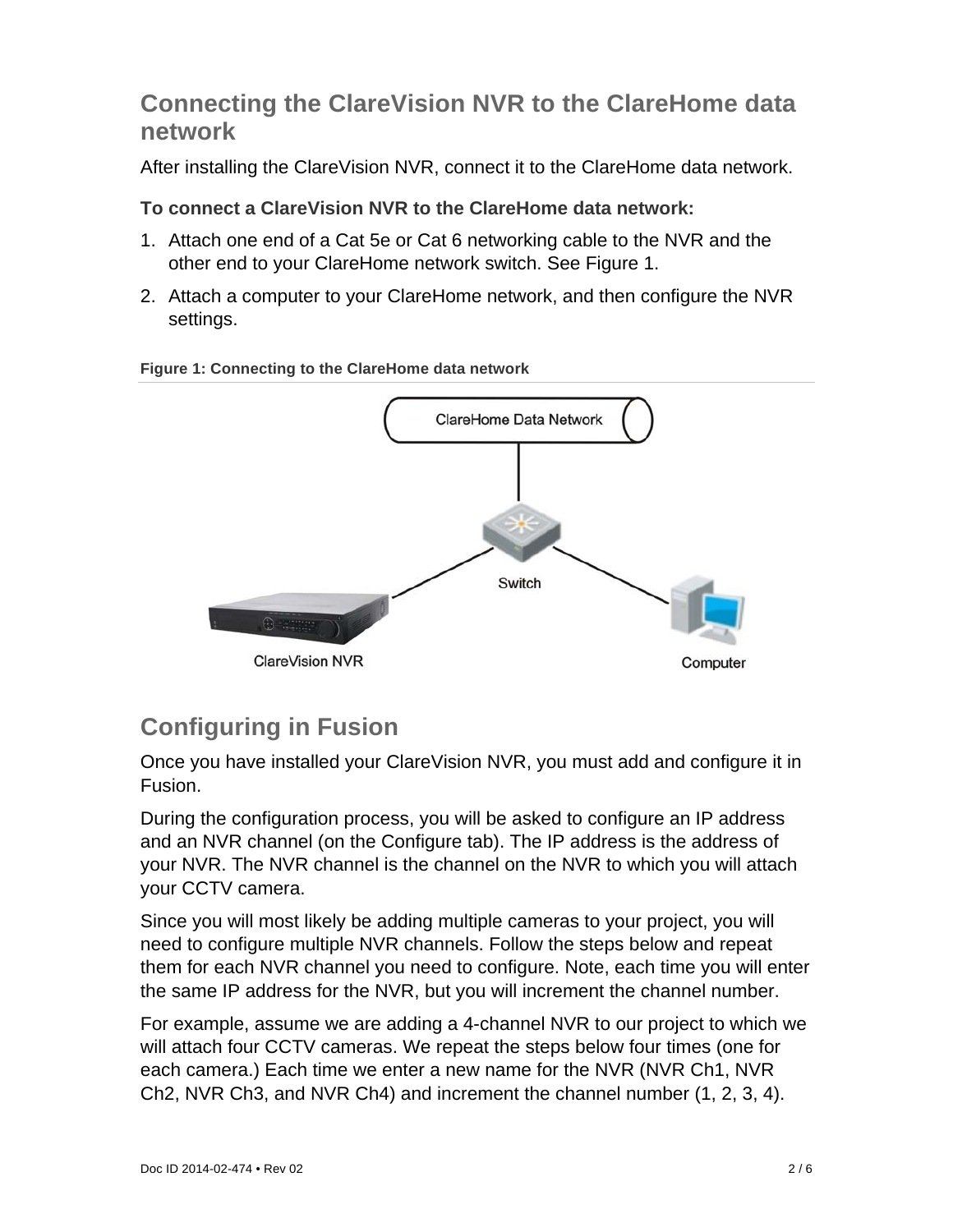#### **To add a ClareVision NVR in Fusion:**

1. Click the Devices tab, and then click the New Device button  $\bullet$  to display the Select Template dialog.

| type filter text                         |   |
|------------------------------------------|---|
| <b>C</b> Access                          |   |
| <b>CCTV</b>                              |   |
| <b>B</b> DVR/NVR                         |   |
| Clare Vision 16 Channel NVR (IP)         |   |
| Clare Vision 32 Channel NVR (IP)         |   |
| Clare Vision 4 Channel NVR (IP)          |   |
| Clare Vision 64 Channel NVR (IP)         | Ξ |
| Clare Vision 8 Channel NVR (IP)          |   |
| IP Cameras                               |   |
| Climate                                  |   |
| <b>Entertainment IP Devices</b>          |   |
| Entertainment IR Devices                 |   |
| <b>Entertainment Serial Devices</b><br>Б |   |
| Fireplace                                |   |
| Lighting                                 |   |
| Music                                    |   |
| Pool                                     |   |
| <b>A</b> Security                        |   |

- 2. Expand the CCTV > DVR/NVR folder, and then select ClareVision NVR All Models from the list.
- 3. In the Details tab's Name field, enter a name for your ClareVision NVR.

| NVR Ch 1                         | $\mathbb{Z}$                                                          | $-6$ |
|----------------------------------|-----------------------------------------------------------------------|------|
|                                  |                                                                       | 図写る図 |
| Configure Test<br><b>Details</b> |                                                                       |      |
| $Icon: \blacksquare$             |                                                                       |      |
|                                  | Name: NVR Ch 1                                                        |      |
|                                  | Manufacturer: Clare Controls                                          |      |
|                                  | Model Number: CV-B8810-02                                             |      |
|                                  | Master Template: Clare Vision NVR - All Models Change Device Template |      |
|                                  | Types: DVR/NVR                                                        |      |
| Notes:                           | Device must be created for each individual camera channel on the NVR  |      |
| Version: 2.0.1                   |                                                                       |      |
| <b>Last Modified</b>             | 2014/01/27 16:45                                                      |      |
|                                  |                                                                       |      |

4. Click the Configuration tab.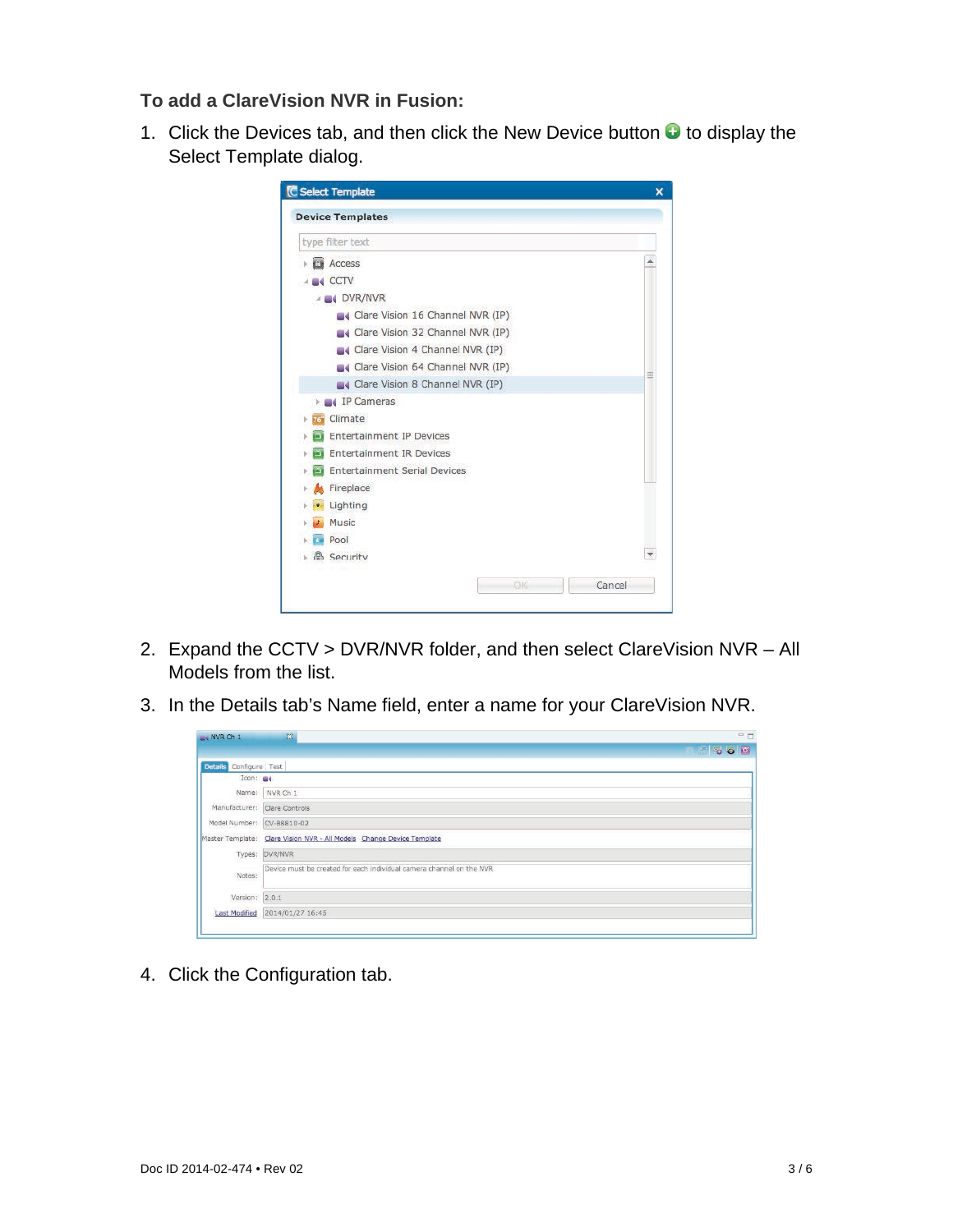|                                                           |                                     |                | ※ 喝 零 画                                                                               |
|-----------------------------------------------------------|-------------------------------------|----------------|---------------------------------------------------------------------------------------|
| Details Configure Test<br><b>Configuration Properties</b> |                                     |                | $-0o$                                                                                 |
| Name                                                      | Value.                              | Mandatory      | Description                                                                           |
| General                                                   |                                     |                |                                                                                       |
| address                                                   | 123.123.12.123                      | no             | Address of the camera. The value of this property should consist of all the informati |
| camera.type                                               | İD                                  | no             | Type of camera. May be IP or USB.                                                     |
| driver                                                    | Clare Controls(ClareVision NVR v.no |                | Represents the driver info needed to create a camera. The value is constructed forr   |
| nyr.channel                                               |                                     | no             | NVR Channel Id                                                                        |
| rtsp.port                                                 | 8554                                | n <sub>0</sub> | RTSP port of the camera.                                                              |
| user                                                      | clareadmin                          | no             | User of the camera.                                                                   |
| password                                                  | secure7                             | no             | User password of the camera.                                                          |

- 5. Enter values in the following fields:
	- In the Address field, enter the device's network IP address.
	- In the nvr.channel field, enter the channel number for your camera.

**Note:** When adding multiple cameras to your project, you must enter a incremental value in the nvr.channel field.

6. Click the Save and Close button  $\mathbb{R}$ .

Fusion displays the Create Service dialog.

| C Create Service |    |        |             |
|------------------|----|--------|-------------|
| Service Name:    |    |        |             |
| NVR Ch 1         |    |        |             |
|                  |    |        |             |
|                  |    |        |             |
|                  | OK | Cancel | Open Wizard |

7. Click OK.

Fusion creates the service for the NVR automatically.

|                              |       | <b>G 4 0 5 0</b> |
|------------------------------|-------|------------------|
|                              |       |                  |
| Definition                   | Areas | App Module       |
|                              |       |                  |
| Camera Viewer Service v1.0.1 |       | CCTV             |
|                              |       |                  |

8. Return to the Devices tab and select your NVR from the list. Right-click the device name and select Clone Device from the dropdown list.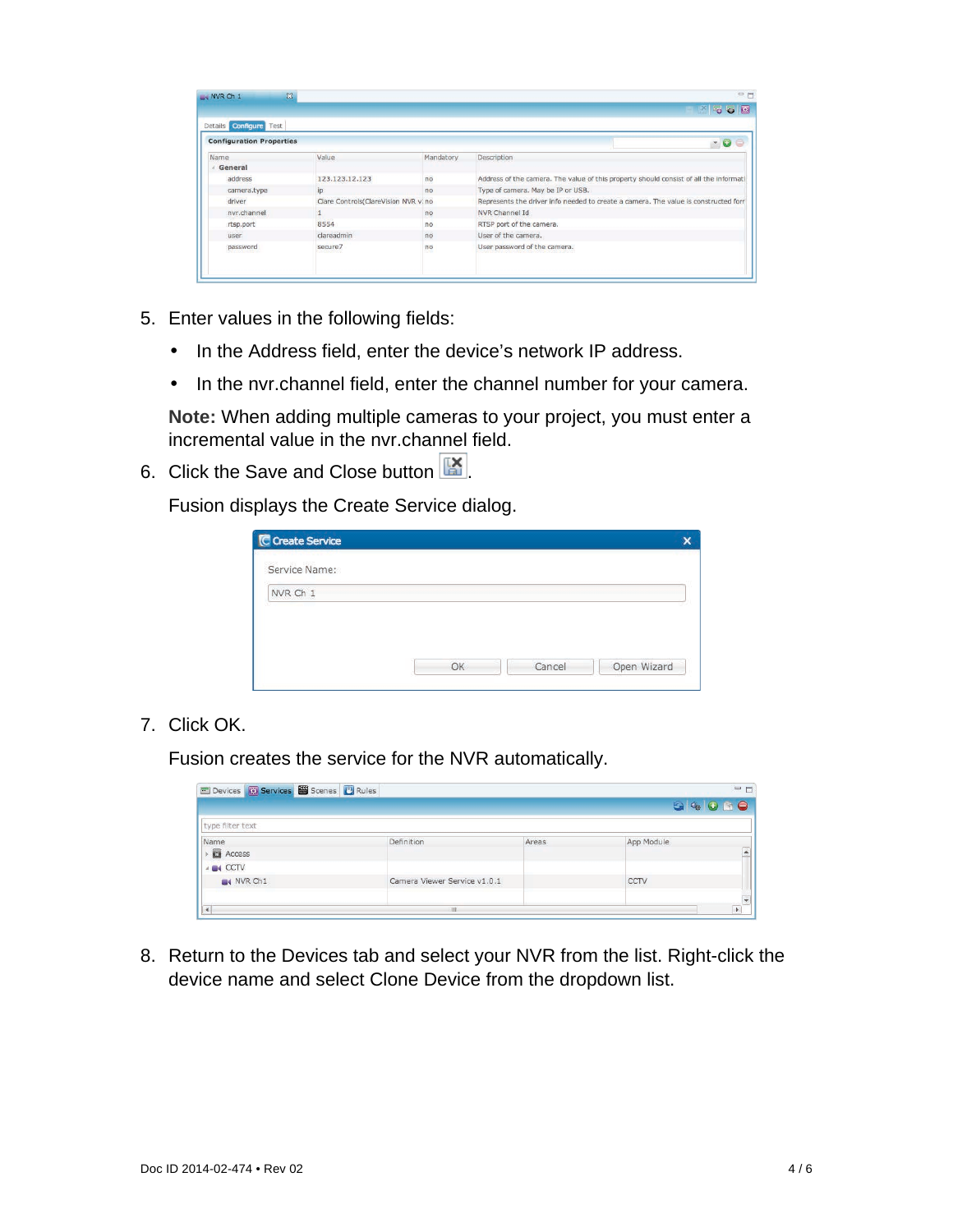| Devices <b>83</b> Services <b>85</b> Scenes <b>19</b> Rules   |                                         |                                    |                              |                        | $=$ $F$   |
|---------------------------------------------------------------|-----------------------------------------|------------------------------------|------------------------------|------------------------|-----------|
|                                                               |                                         |                                    | GONORI                       |                        |           |
| Filter:                                                       | 3                                       |                                    | Find:                        | ÷                      | Ŧ         |
| Name                                                          | App Module                              | Device Type                        | Physical Location            | Manufacturer Model Num |           |
| <b>Ent Room 1 - Integra Receiver</b>                          | Entertainment IP Device Receiver        |                                    | <b>Entertainment Devices</b> | Onkyo/Integri DTR Ser  |           |
| Ent Room 1 - AppleTV                                          | Entertainment IR Device Set Top Box     |                                    | <b>Entertainment Devices</b> | Apple                  | Apple T\  |
| Ent Room 1 - DirecTV                                          | Entertainment IR Device Cable/Sat Tuner |                                    | <b>Entertainment Devices</b> | DirecTV                | H and H   |
| => Ent Room 1 - Sony BluRay                                   | Entertainment IR Device Blu-Ray Player  |                                    | <b>Entertainment Devices</b> | Sony                   | All Mode  |
| <b>MD</b> Entertainment - Pioneer Receiver                    | Entertainment IP Device Receiver        |                                    |                              | Pioneer                | Elite VS: |
| Fireplace - On/Off Switch (device)                            | Fireplace                               | <b>Fireplace Controller</b>        |                              | Generic                | Fireplace |
| Lighting - Pulseworx                                          | Lighting                                | Lighting Controller, Light         |                              | PulseWorx              | Controlle |
| Lighting - RadioRa2                                           | Lighting, UNKNOWN                       | Lighting Controller, UNKI Lighting |                              | Lutron                 | Controlle |
| <b>EX NVR Ch 1</b>                                            | cc <sub>TV</sub>                        | <b>DVR/NVR</b>                     |                              | Clare Controls CV-B881 |           |
| <b>O</b> New Device<br><b>*</b> Security ·                    | tess                                    | <b>Contact Closure</b>             |                              | <b>Generic</b>         | Door      |
| Import Devices<br><b>】 Security -</b>                         | tess                                    | Contact Closure                    |                              | <b>Generic</b>         | Door      |
| Import Z-Wave Devices<br>■ Security -<br>Add Dynamic Children | tess                                    | <b>Contact Closure</b>             |                              | <b>Generic</b>         | Door      |
| Security -<br>Clone Device                                    | curity                                  | Security IP/RS-232                 | Security                     | <b>GE</b>              | NX Serie  |
| <b>Weather</b><br>O Delete Device                             | <b>Pather</b>                           | Weather                            |                              | Yahoo                  | 1.0.0     |
| $\blacktriangleleft$<br>Control Selected Online Device        |                                         |                                    |                              |                        | Þ.        |
|                                                               |                                         |                                    |                              |                        | $=$ $F$   |
| Refresh                                                       |                                         |                                    |                              |                        |           |

9. Fusion next displays a Details tab for the cloned device.

| $\mathbb{N}$ *NVR Ch 1 (Copy) $\%$ |                                                                       | $=$ $E$       |
|------------------------------------|-----------------------------------------------------------------------|---------------|
|                                    |                                                                       | <b>HK 558</b> |
| Details Configure Test             |                                                                       |               |
| $Icon: \blacksquare$               |                                                                       |               |
|                                    | Name: NVR Ch 1 (Copy)                                                 |               |
| Manufacturer: Clare Controls       |                                                                       |               |
| Model Number: CV-B8810-02          |                                                                       |               |
|                                    | Master Template: Clare Vision NVR - All Models Change Device Template |               |
|                                    | Types: DVR/NVR                                                        |               |
| Notes:                             | Device must be created for each individual camera channel on the NVR  |               |
| Version: 2.0.1                     |                                                                       |               |
| <b>Last Modified</b>               | 2014/01/28 13:44                                                      |               |
|                                    |                                                                       |               |

- 10. Enter a new name in the Name field.
- 11. Click the Configuration tab, and then enter a new channel number in the nvr.channel field.

|                                 |                                   |                | HKF58                                                                             |
|---------------------------------|-----------------------------------|----------------|-----------------------------------------------------------------------------------|
|                                 |                                   |                |                                                                                   |
| Details <b>Configure</b> Test   |                                   |                |                                                                                   |
| <b>Configuration Properties</b> |                                   |                | $ \bullet$                                                                        |
| Name                            | Value                             | Mandatory      | <b>Description</b>                                                                |
| 4 General                       |                                   |                |                                                                                   |
| address                         | 123.123.12.123                    | no             | Address of the camera. The value of this property should consist of all the infi- |
| camera.type                     | ip                                | n <sub>0</sub> | Type of camera. May be IP or USB.                                                 |
| driver                          | Clare Controls(ClareVision NVR no |                | Represents the driver info needed to create a camera. The value is constructe     |
| nvr.channel                     | $\overline{2}$                    | no             | <b>NVR Channel Id</b>                                                             |
| rtsp.port                       | 8554                              | no             | RTSP port of the camera.                                                          |
| user                            | clareadmin                        | no             | User of the camera.                                                               |
| password                        | secure7                           | no             | User password of the camera.                                                      |

- 12. Click the Save and Close button ...
- 13. When the Create Service dialog displays, click OK.
- 14. Repeat steps 8 though 11 for each additional camera.
- 15. Be sure to deploy your project.